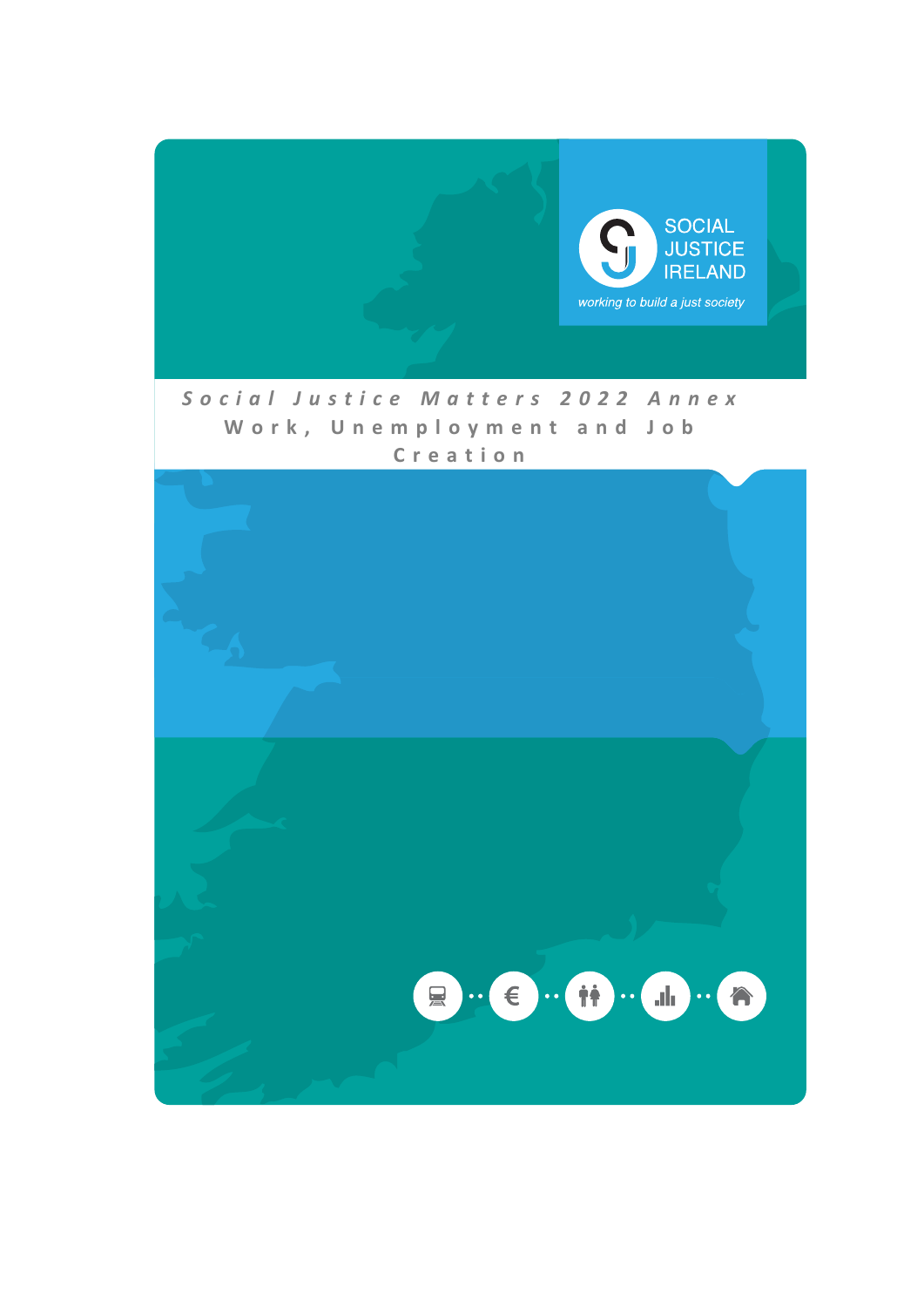# **Annex 5 - Work, Unemployment and Job Creation**

To accompany Chapter 5 in our Socio-Economic Review, in this annex we examine labour force trends in Ireland over time.

## **Measuring the labour market**

When considering terms such as 'employment' and 'unemployment' it is important to be as clear as possible about what we actually mean. Two measurement sources are often quoted as the basis for labour market data; the *Labour Force Survey (LFS)* and the *Live Register*<sup>1</sup> *.* The former is considered the official and most accurate measure of employment and unemployment, although it appears only four times a year. Given this, in recent years the CSO have also provided a monthly unemployment estimate which represents an estimate of changes to the LFS measure based on trends indicated by the numbers on the Live Register.

The CSO's LFS unemployment data use the definition of 'unemployment' supplied by the International Labour Office (ILO). It lists as unemployed only those people who, in the week before the survey, were unemployed *and* available to take up a job *and* had taken specific steps in the preceding four weeks to find employment. Any person who was employed for at least *one hour* is classed as employed. By contrast, the live register counts everybody 'signing-on' and includes part-time employees (those who are employed up to three days a week), those employed on short weeks, as well as seasonal and casual employees entitled to Jobseekers Assistance or Benefit<sup>2</sup>.

## **Labour force trends**

The dramatic turnaround in the labour market after 2007 (see Chapter 5) contrasts with the fact that one of the major achievements of the preceding 20 years had been the increase in employment and the reduction in unemployment, especially long-term unemployment. In 1991 there were 1,155,900 people employed in Ireland. That figure increased by over 1.3 million to peak at 2,471,000 in 2021. During early 2005 the employment figure exceeded two million for the first time in the history of the state – a figure once again exceeded during late 2014; the figure is likely to exceed 2.5 million people in the years immediately ahead. Overall, the size of the Irish labour force has expanded significantly and today equals 2.6 million people; 1.26 million more than in 1991 (see Chart A5.1).

However, in the period after 2008 emigration returned, resulting in a decline in the labour force. Initially this involved recently arrived migrants returning home but was then followed by the departure of native Irish. CSO figures indicate that during the final quarter of 2009 the numbers employed fell below two million and that the level continued to fall until achieving some growth in late 2013 / early 2014 (see Chart A5.1).

As Charts A5.2 and A5.3 show, the period from 1993 was one of decline in unemployment. By late-2000 Irish unemployment reached its lowest level at 3.8 per cent of the labour force. Subsequently the international recession and domestic economic crisis brought about increases in the rate. By 2006 unemployment had exceeded 100,000 on an annualised basis for the first time since 1999 with an average of 106,325 people recorded as unemployed in mid-2006. As Chart A5.2 shows, it exceeded 200,000 in early-2009, 300,000 in late-2009 and peaked at 356,000 in the third-quarter of 2011. The Covid-19 lockdowns caused further job losses with the numbers rapidly peaking and then declining again in 2020/21.

<sup>&</sup>lt;sup>1</sup> The LFS replaced the Quarterly National Household Survey (QNHS) from Q3 2017. The QNHS ran from late 1997 to 2017. Prior to this the CSO conducted an earlier version of the LFS.

<sup>2</sup>See Healy and Collins (2006) for a further explanation of measurement in the labour market.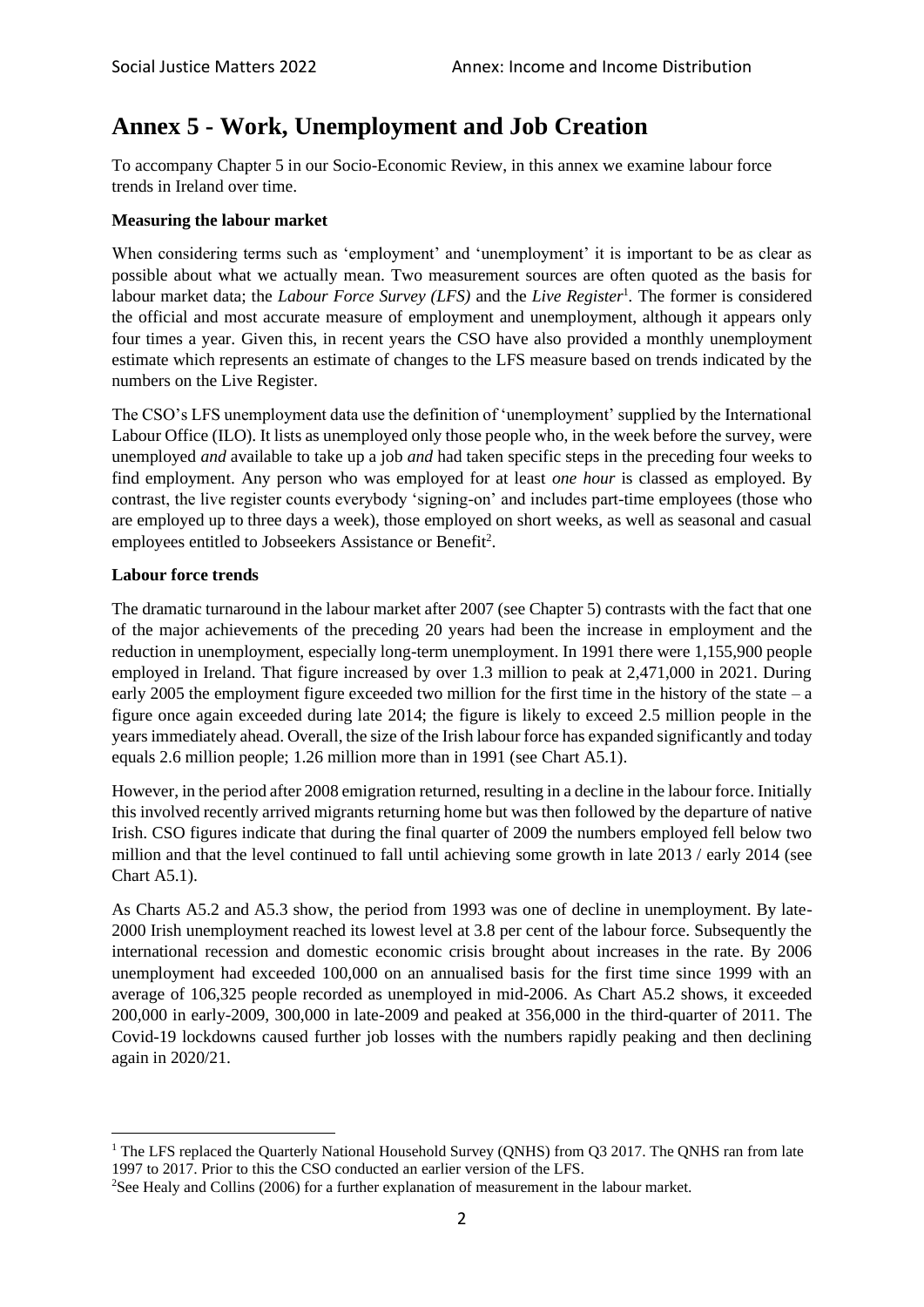

**Chart A5.1: The Numbers of People in the Labour Force and Employed in Ireland, 1991-2021**

**Source:** CSO, Labour Force Survey and QNHS various editions



**Chart A5.2: The Numbers of Unemployed and Long-Term Unemployed in Ireland, 1991-2021**

**Source:** CSO, Labour Force Survey and QNHS various editions